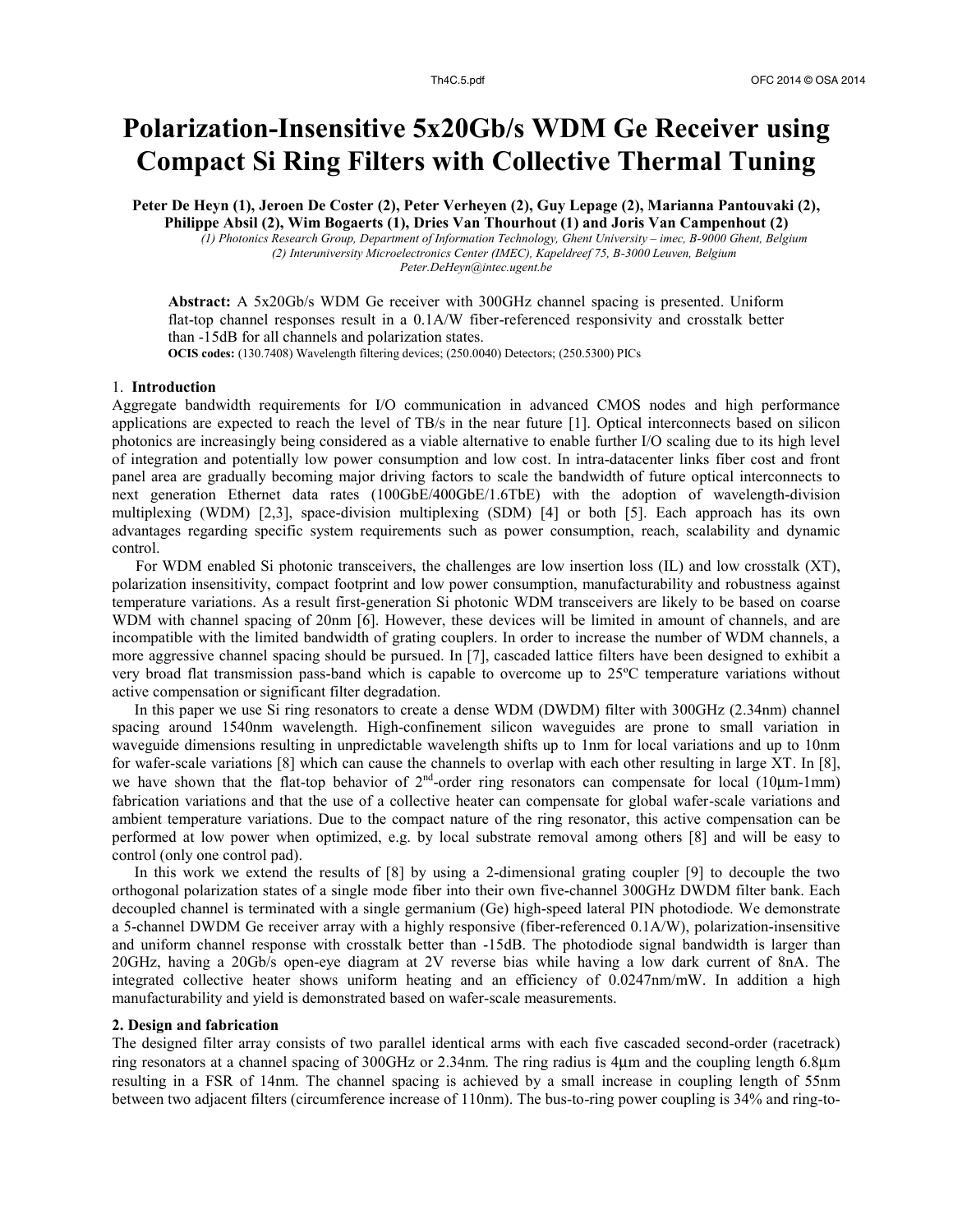ring power of 5% which corresponds with a bus-to-ring gap of 178nm and a ring-to-ring gap of 293nm. The wavelength dependency of the coupling is taking into account by adjusting the gap (accordingly) for each channel. The design is made on a 1nm grid, an improvement compared to earlier work in [8] where a mask resolution of 5nm was used. The resulting crosstalk between the different channels is designed to be -20dB. The details of the Si p++ doped heaters used can be found in [8]. A schematic of the presented polarization-diversified DWDM Ge receiver design is shown Fig.1.



Figure 1. Schematic of a polarization-diversified DWDM receiver with five cascaded 2<sup>nd</sup> order ring resonators, p++ doped Si heaters and Ge PDs.

Total device footprint is 1.7mm x 0.28mm but can easily be decreased to 1.1mm x 0.28mm when the detector pad pitch is decreased to 50µm instead of 100µm as used now. Scaling this component to 10 channels would result in a total component size  $\approx$ 40 times smaller than reported in [10] for an arrayed waveguide grating based filter. Each channel is terminated with a lateral PIN germanium photodiode with an intrinsic width of 0.75mm and a length of  $15 \mu m$ .

The WDM filter was fabricated on a 200-mm SOI wafer with 2µm buried oxide and 220 nm top c-Si layer using processing modules from imec's Silicon-Photonics Platform (iSiPP) with detailed processing steps covered in [10].

### **3. Measurement results**

The presented receiver is characterized using two orthogonal polarization states. The external fiber-referenced channel responsivity for each channel using a wavelength resolution of 0.1nm is shown in Fig.2(a). The input 2D grating coupler has an insertion loss (IL) of 6.5dB. The germanium photodiodes have a very low dark current of around 8nA at 2V reverse bias and a responsivity of 0.61A/W resulting in a reference responsivity of 0.14A/W (Fig.2a). The IL of the ring resonator filters is about 1.2dB, bringing the overall fiber-referenced responsivity to 0.1A/W. The polarization dependence of the IL is very small (<0.5dB) and the maximum crosstalk (XT) between the 5 channels is -15dB (between channel 3 and 4). To enable collective tuning, a uniform channel spacing is necessary as explained in [8]. To illustrate this, we overlay the responses of all channels, both polarizations, according to the designed 300GHz or 2.34nm channel spacing, as shown in Fig.2(b), showing in a channel spacing (CS) variation of 0.6nm. Because the 1dB BW of the channel response is 1.2nm, a common (over all channels and polarization states) flat band of 0.6nm is left over.

The bandwidth of the photodiodes is characterized using a 50GHz Lightwave Network Analyzer. The normalized transmission  $s_{21}$ -parameters for all five channels are shown in Fig.2(e) demonstrating a 3dB BW ranging between 20GHz and 26 GHz at 2V reverse bias. At smaller bias voltages the BW is measured 13.5GHz at 0.5V and 18.5GHz at 1V reverse bias. The same photodiode is also characterized using a pseudo-random bit sequence with a length of  $2^{\gamma}$ -1 at 20Gb/s at 2V reverse bias. No electrical amplification is used to visualize the received signal on an oscilloscope and therefore a rather large optical input power of 11.5dBm is used. In Fig.2(f), the resulting eye diagram is showing a clearly open eye at 20Gb/s.

In order to investigate the manufacturability of the device, wafer-scale measurements were performed on a purely optical test structure containing the same filter array but having two separate one-dimensional input grating couplers for TE polarization only and no Ge-detectors, as shown in Fig.2(c). In the table shown in Fig.2(d), the mean value and percentiles for the main characteristics are listed showing very uniform wafer-scale performance. The 1-dB and 3-dB bandwidth (BW) is tightly confined between 1.17nm and 1.59nm. Due to a slightly different patterning process, the coupling between the waveguides on this wafer is smaller resulting in a better XT of -18.8dB and an IL of around 1.2dB. Collective tuning will be used to overcome wafer-scale waveguide non-uniformity which causes the channel responses to shift in center wavelength. This detrimental shift is characterized in Fig.2(h) where the center wavelength of channel 1 is plotted in function of its position on the wafer. As listed in Fig.2(d), 80% of the devices is lying within 7nm of the wafer mean value of 1529nm showing a good within-wafer waveguide uniformity. This good uniformity lowers the maximum required tuning range and thus the power consumption.

To characterize the integrated heaters used for collective tuning, we use the optical test structure, where an additional substrate removal step was used to improve the efficiency. The relative shift of the resonances of all five channels in function of applied power is shown in Fig.2(g), showing an efficiency of 0.0247nm/mW resulting in